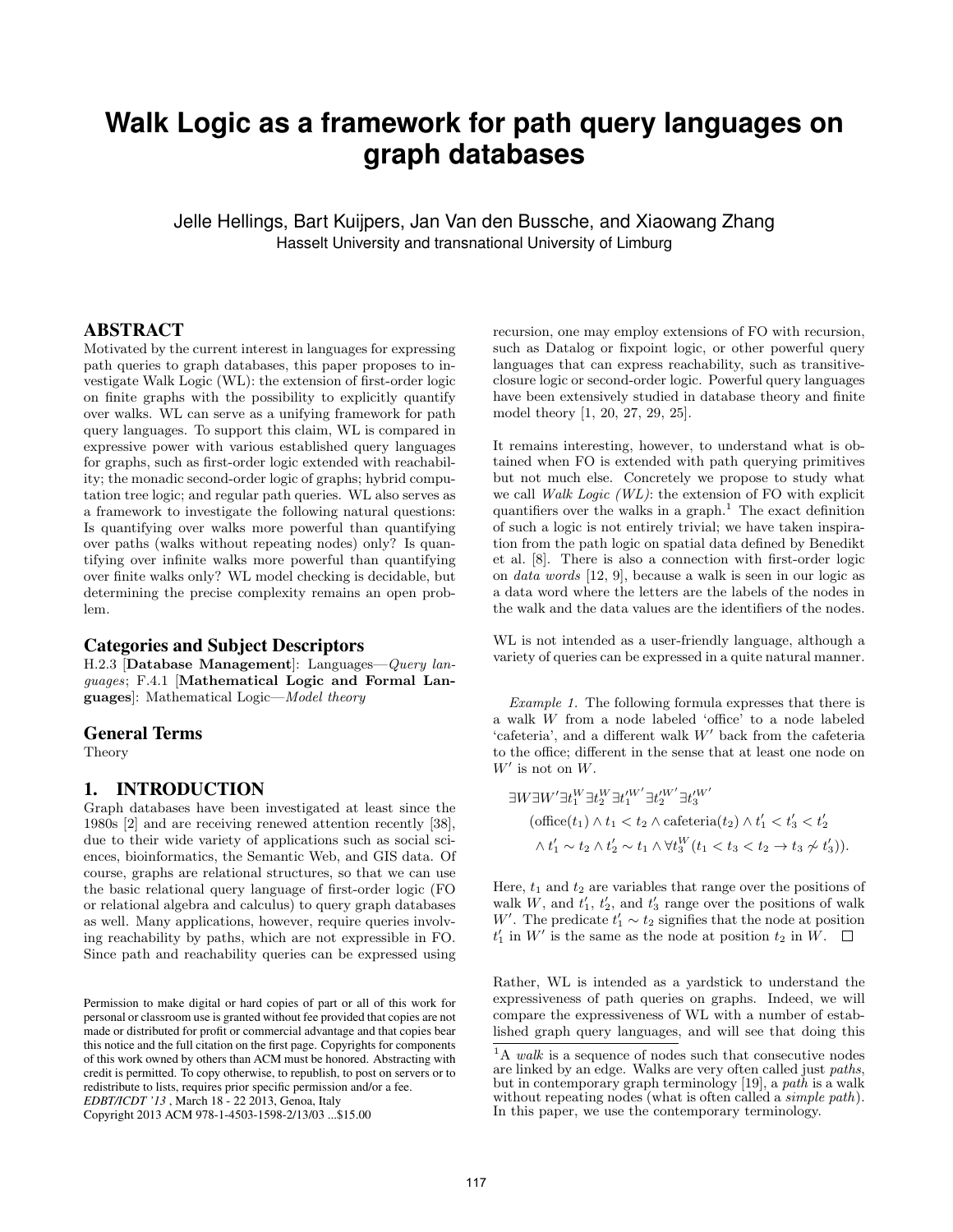exercise raises various natural questions about the expressive power of such languages.

Expressing properties of walks in graphs is the bread and butter of logics used in the field of verification [14, 5]. There, the graphs are transition systems that are abstractions of computer systems, and walks are runs of these systems. A powerful such logic with explicit walk quantifiers is CTL<sup>∗</sup> . A feature of logics used in verification, however, is that they are invariant under bisimulation, which means that they view a graph essentially as a tree. This makes them unsuitable for general graph querying, where we would like to ask queries such as "can I reach the cafeteria from my office and walk back by a different route?" which are typically not bisimulation-invariant. This weakness can be remedied, however, by moving to "hybrid" logics which can explicitly quantify nodes in the graph [3, 22, 37, 11].

An important caveat in the comparison of WL to verification logics is that the latter logics typically quantify over infinite (or at least maximal) walks, whereas from a database querying perspective it is equally natural to quantify over finite walks only. Thus we have two variants of WL: the basic one WL quantifies over finite walks, while  $W L^{\infty}$  can quantify over infinite walks as well. We obtain that hybrid CTL<sup>∗</sup> (with finite-walk semantics) is subsumed by  $\text{WL}^{\infty}$  (WL), and the subsumptions are strict due to known limitations on the expressive power of hybrid modal logics [3]. We leave as an interesting open problem the question whether  $WL^{\infty}$ is strictly more powerful than WL; the analogous question could also be asked for hybrid CTL<sup>∗</sup> .

In the nonhybrid case, a combination of well-known techniques from model checking for LTL and the theory of counterfree automata [31, 18] can be used to show that infinite quantification does not yield more expressiveness. We give a proof in the framework of linear WL: a fragment of WL that is equivalent to boolean combinations of LTL formulas. For CTL, a similar but not quite the same result has been claimed [39]; for CTL<sup>∗</sup> proper, the difference in expressiveness between the finite and the infinite semantics seems open.

In restriction to trees, WL was already studied under the name of "Path Logic" where its expressive power is again closely related to that of CTL<sup>∗</sup> [26, 32]. On trees, WL is a fragment of MSO: monadic second-order logic. Hence, when moving to graphs, it is a natural question to understand how WL relates to MSO on graphs. Indeed, MSO on graphs must be one of the most deeply investigated graph query languages over the past two decades [16]. There are actually two versions of MSO on graphs:  $MS_1$  can quantify only over sets of nodes, and  $MS<sub>2</sub>$  can quantify over sets of edges as well. We will show that, in contrast to the case of trees, over graphs, WL is not subsumed by MSO, not even by  $MS<sub>2</sub>$ .

This shows the power of quantifying over walks as opposed to paths; indeed, when WL is restricted to quantification over paths only, the resulting Path Logic (PL) is clearly subsumed by MS2. As a consequence, PL is strictly weaker than WL. The expressive power of WL (PL) will turn out to be incomparable to that of  $MS_2$  ( $MS_1$ ). Recently there

has been some commotion about walk- versus path-based semantics in the context of regular path queries [4, 30]. Clear differences in complexity have been shown, but the consequences on the expressive power have not yet been fully investigated. We will report some initial results.

Regular path queries (which we call regular walk queries since their default semantics is walk-based) indeed form a graph query mechanism that has been popular at least since the 1990s [15]. It has been studied intensively [13] and is receiving renewed attention recently [6, 7]. To compare regular walk queries to WL, we naturally define RWL and ERWL: regular walk logic and extended regular walk logic, which are defined so that they have the known languages CRPQ and ECRPQ as their conjunctive-query fragments. We will show that there are queries in PTIME expressible in WL but not in ERWL. This result is interesting, in view of the reported scarcity of techniques for showing nonexpressibility even by ECRPQs [23]. Our proof is an adaptation of de Rougemonts's Ehrenfeucht-Fraïssé game argument about Hamiltonicity [17]. In the other direction there are CRPQs not expressible in WL, but the fragment of RWL that uses only star-free regular expressions is again subsumed by WL. For ERWL, even for ECRPQ, however, the restriction to star-freeness does not help to stay within WL.

Query evaluation for WL can be reduced to model checking of boolean combinations of LTL formulas, but the reduction has nonelementary complexity and this approach seems to be a gross overkill; the precise data complexity of WL query evaluation remains open. Already PL can express the Hamiltonian path query, so the data complexity is at least NP- and coNP-hard. On the one hand, we have not been able to find a PSPACE-hard query expressible in WL, but on the other hand, we do not see how WL could be subsumed by, say, second-order logic, or the while-language [1].

We will also consider the positive-existential (also known as the union-of-conjunctive-queries) fragment of WL. In that simple setting many logics amount to first-order logic extended with reachability, and the earlier question regarding finite versus infinite walks can be easily answered. Moreover, in the positive-existential setting, PL becomes more powerful than WL.

This paper is further organized as follows. Section 2 formally defines our basic setting. Section 3 discusses the WL query evaluation problem. Section 4 introduces the theme of infinite versus finite walks. Section 5 compares to MSO on graphs and introduces the theme of walks versus paths. Section 6 compares to regular walk queries. Section 7 discusses the positive-existential case. Section 8 concludes.

# 2. WALK LOGIC

*Graphs.* We assume some finite vocabulary A of *atomic* propositions. In this paper we will work with directed, nodelabeled graphs of the form  $G = (N, E, l)$  where N is a finite set of elements called the *nodes* of the graph;  $E \subseteq N \times N$ is the set of *edges*; and  $l: N \to 2^{\mathcal{A}}$  assigns to each node a set of atomic propositions which are abstractions of data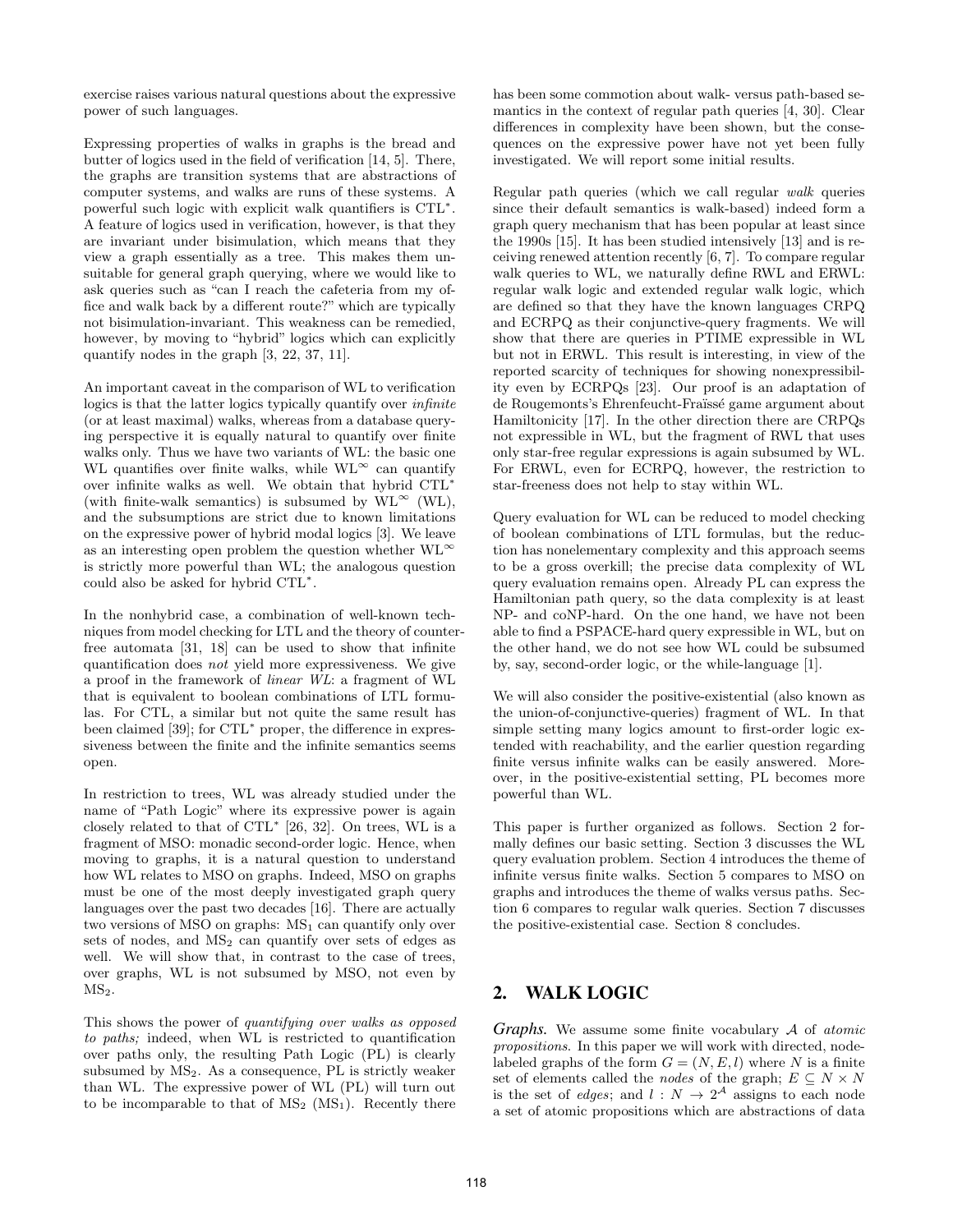or properties pertinent to that node.<sup>2</sup> When  $a \in l(v)$  we say that node  $v$  has label  $a$ . We do not consider graphs with self-loops, i.e., edges of the form  $(v, v)$ , as these can be easily modeled by labels.

A walk in G is a finite nonempty sequence  $v_1 \ldots v_n$  of nodes such that  $(v_i, v_{i+1}) \in E$  for each  $1 \leq i \leq n$ , i.e., any two consecutive nodes form an edge. The numbers  $1, \ldots, n$  are called the positions in the walk. An infinite walk is similarly defined but is countably infinite; its set of positions is simply defined to be the set of natural numbers. Clearly a (finite) graph has infinite walks if and only if it has a cycle; and a (finite) graph has a cycle if and only if it has arbitrarily long finite walks. A walk is a path if no node occurs more than once in it. The length of a walk is its length as a sequence, i.e., n in the above notation. Thus, beware that a walk of length 1 is trivial and consists just of a single node.

*First-order logic.* We briefly recall the basic query language of first-order logic (relational calculus, relational algebra [1]). We can view a node-labeled directed graph  $G =$  $(N, E, l)$  as a relational structure  $(N, E, a^G)_{a \in \mathcal{A}}$  where the domain is  $N$ ; we have  $E$  as a binary relation, and we have a unary relation  $a^G$  for each  $a \in \mathcal{A}$  such that  $a^G = \{v \in \mathcal{A} \mid v \in \mathcal{A}\}$  $N \mid a \in l(v)$ . We can then use first-order logic over the relational vocabulary  $(E, a)_{a \in \mathcal{A}}$  as a graph query language. Thus, the formula  $\exists z(E(x, z) \wedge E(z, y) \wedge bar(z))$  expresses that there is a node labeled 'bar' with an edge to it from  $x$ and an edge from it to y.

*Walk Logic.* We assume a sufficient supply of walk variables, and, for every walk variable W, a sufficient supply of position variables of sort W. Position variables of different sorts are different, and to indicate that position variable  $t$  is of sort W, we write  $t^W$ . The intuition is that if the value of  $W$  is some walk  $w$ , then the values that  $t$  can take are the positions in w.

We now define the syntax of Walk Logic (WL). An atomic formula is one of the following:

- $a(t)$  with a an atomic proposition and t a position variable;
- $t_1 \sim t_2$  with  $t_1$  and  $t_2$  position variables, not necessarily of the same sort;
- $t_1 < t_2$  with  $t_1$  and  $t_2$  position variables that must be of the same sort.

Formulas are now built from atomic formulas using the boolean connectives and existential and universal quantifiers in the usual manner. Quantifiers can be over walk variables as well as over position variables. The notion of free variable in a formula is defined in an unusual manner as we do not consider free walk variables. The notion of free position variables in a formula is however defined in the usual manner.

Informally,  $a(t)$  means that the node at position t is labeled a; the informal semantics of  $t_1 \sim t_2$  is that the same node is at position  $t_1$  and at position  $t_2$  (possibly in different walks); and  $t_1 < t_2$  has the obvious meaning. A quantified walk variable ranges over all walks in the graph; a quantified position variable  $t^W$  ranges over all positions in the walk that is the value of the free occurrences of walk variable W.

We refer back to Example 1 for an example of a WL formula.

Formally, the semantics of WL formulas is defined as follows. Let us say that a set  $X$  of walk and position variables is  $\mathit{legal}$ if the sort of any position variable in  $X$  also belongs to  $X$ , i.e., if  $t^W \in X$  then  $W \in X$ . Given a graph  $G$ , an assignment on G is a mapping  $\alpha$  on a finite, legal set X of variables such that walk variables are mapped to walks in G, and each position variable  $t^W$  is mapped to a position in  $\alpha(W)$ . Given a formula  $\varphi$ , an assignment is called *appropriate* for  $\varphi$  if its domain X includes all free variables of  $\varphi$ .

*Example 2.* Let  $\varphi$  be the atomic formula  $a(t^W)$ . Then an assignment appropriate for  $\varphi$  must be defined on W as well as on t: on t because t is a free variable of  $\varphi$ , and on W because if  $t^W \in X$  and X is legal, then also  $W \in X$ .

Now let  $G = (N, E, l)$  be a graph,  $\varphi$  be a formula, and  $\alpha$  be an assignment on G appropriate for  $\varphi$ . Then we define that G satisfies  $\varphi$  under  $\alpha$ , denoted by  $G, \alpha \models \varphi$ , as follows:

- $G, \alpha \models a(t^W)$  if  $a \in l(v_i)$ , where  $i = \alpha(t)$  and  $\alpha(W) =$  $v_1 \ldots v_n$ :
- $G, \alpha \models t_1^{W_1} \sim t_2^{W_2}$  if  $x_i = y_j$ , where  $i = \alpha(t_1)$  and  $j =$  $\alpha(t_2)$  and  $\alpha(W_1) = x_1 \dots x_n$  and  $\alpha(W_2) = y_1 \dots y_m$ ;
- $G, \alpha \models t_1 < t_2 \text{ if } \alpha(t_1) < \alpha(t_2);$
- $G, \alpha \models \exists W \varphi$ , for a walk variable W, if there exists a walk w in G such that  $G, \alpha \{W \mapsto w\} \models \varphi$ <sup>3</sup>
- $G, \alpha \models \exists t^W \varphi$ , for a position variable t, if there exists a position i in  $\alpha(W)$  such that  $G, \alpha\{t \mapsto i\} \models \varphi$ .

The semantics of the boolean connectives is the standard one and we omit that part of the definition.<sup>4</sup>

Clearly, the satisfaction of a formula  $\varphi$  depends only on the values of the variables in the set vars $(\varphi)$ , defined as consisting of all free position variables of  $\varphi$  plus the sorts of these variables. Formally, we have that  $G, \alpha \models \varphi$  if and only if  $G, \alpha|_{\text{vars}(\varphi)} \models \varphi$ . Note that vars $(\varphi)$  is the smallest (w.r.t. set inclusion) domain of any assignment appropriate for  $\varphi$ . If  $\varphi$ is a sentence (formula without free variables) then  $\text{vars}(\varphi)$ 

<sup>2</sup>Often graph databases are defined as edge-labeled, rather than node-labeled, graphs [2]. Walk logic is more elegantly defined on node-labeled graphs, which is why we have chosen this option. None of our results depend essentially on this choice.

<sup>&</sup>lt;sup>3</sup>The notation  $\alpha \{W \mapsto w\}$  denotes the assignment that is equal to  $\alpha$  except that W is mapped to w.

<sup>&</sup>lt;sup>4</sup>Note also that equality of position variables  $t_1 = t_2$  can be expressed as  $\neg(t_1 < t_2) \land \neg(t_2 < t_1)$ .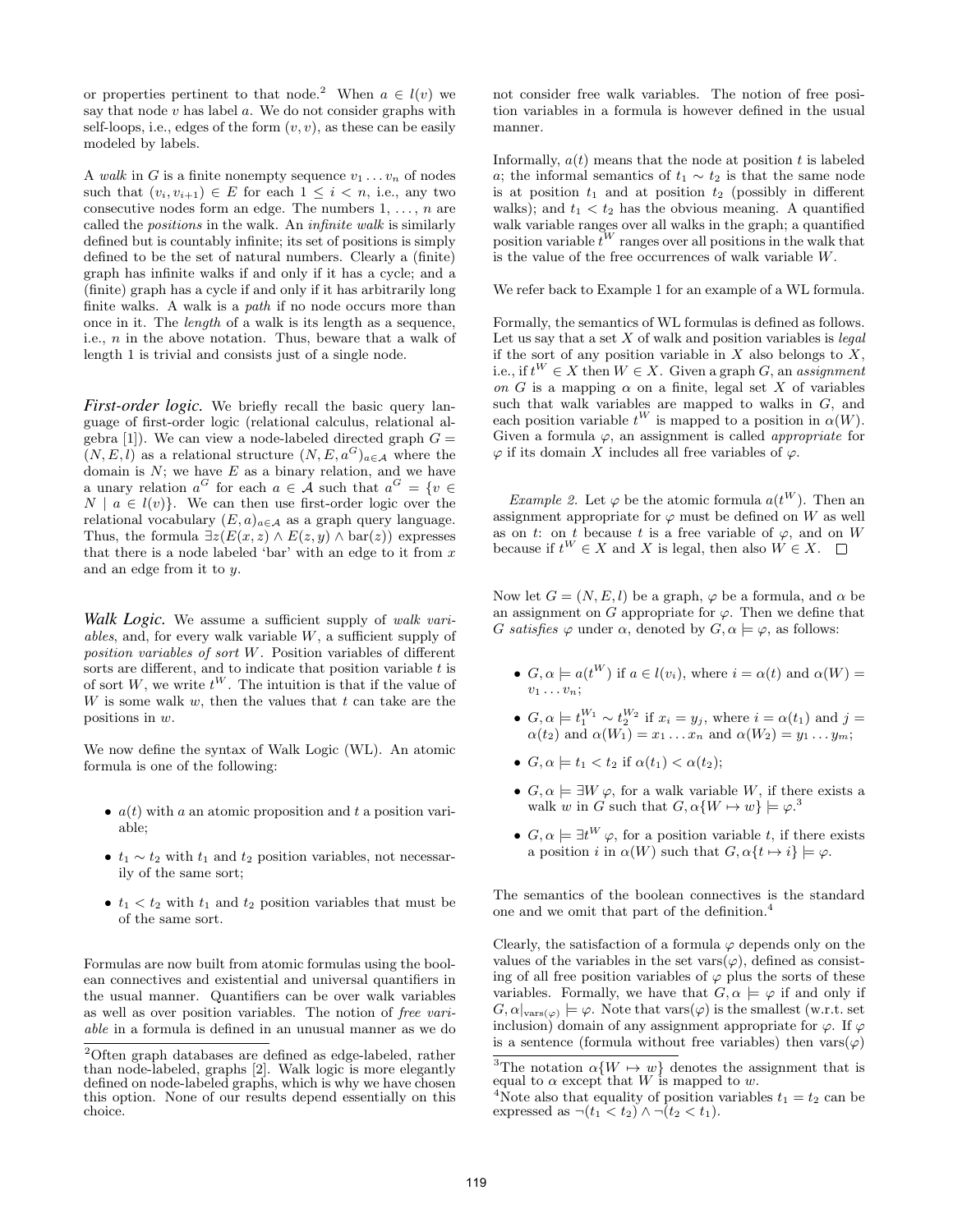is empty; otherwise it contains at least one walk variable. As usual, if  $\varphi$  is a sentence, then we can simply talk about  $G \models \varphi$ .

*Node variables.* Using sentences we can express yes/no queries; using formulas with free variables we can express queries that return tuples of walks and positions in these walks. How can we express classical queries, i.e., queries that return tuples of nodes of the graph? In practice we can extend WL with node variables, which can (for now) only occur free and which can only be used with atomic propositions and in comparisons by ∼ with other node variables or position variables.

Example 3. The following query, using two free node variables x and y, defines all pairs of nodes  $(x, y)$  such that there is a walk from  $x$  to  $y$  that goes through a node labeled  $a$ :

$$
\exists W \exists t_1^W \exists t_2^W \exists t_3^W (t_1 < t_2 < t_3 \wedge t_1 \sim x \wedge t_3 \sim y \wedge a(t_2)).
$$

In principle, however, node variables can be simulated using position variables. Formally, for every node variable  $x$  we use a separate walk variable  $W_x$  and then use x as a position variable of sort  $W_x$ . Then for any formula  $\varphi$  using node variables, we have  $G, \alpha \models \varphi$  (with  $\alpha$  assigning nodes of G to the node variables) if and only if  $G, \alpha' \models \varphi$  where  $\alpha'$  is any assignment obtained from  $\alpha$  by assigning to  $W_x$  a walk w that contains node  $\alpha(x)$ , and assigning to x any position in w where  $\alpha(x)$  occurs.

We can even simulate quantification of node variables. Let  $\varphi$  be a formula involving quantified node variables. Define  $\varphi'$  to be the formula obtained from  $\varphi$  by replacing every quantifier  $\exists x$  of a node variable by  $\exists W_x \exists x$ . Then again one can verify that  $G, \alpha \models \varphi$  if and only if  $G, \alpha' \models \varphi'$ . Moreover, we could even allow edge predicates  $E(x, y)$  between node variables. This can be simulated by the subformula

$$
\exists W \exists t_1^W \exists t_2^W (t_1 \sim x \land t_2 \sim y \land t_2 = t_1 + 1).
$$

In the above formula the successor predicate  $t_2 = t_1 + 1$  is of course readily expressed as  $t_1 < t_2 \wedge \neg \exists t_3^W t_1 < t_3 < t_2$ .

By the above discussion, the following is clear:

PROPOSITION 1. WL is at least as powerful as first-order logic (FO) on graphs.

Of course WL is much more powerful than FO, as the following exercise shows.

Exercise 1. Express in WL that the graph has a Hamiltonian path.  $\square$ 

Later in the paper we will explore the expressive power of WL further.

*Variants of WL.* As motivated in the Introduction, we define three natural variants of WL as follows. We omit their formal definition.

- PL is the variant of WL where walk variables are restricted to range over paths only. So syntactically, PL is identical to WL, but the semantics is different.
- WL<sup>∞</sup> is the extension of WL where, in addition to quantifiers  $\exists W$  over finite walks, we also allow quantifiers  $\exists^{\infty} W$  over infinite walks.
- Linear WL is the restriction of WL where the predicate ∼ is forbidden. Similarly one can consider linear WL<sup>∞</sup> as a restriction of  $\text{WL}^{\infty}$  .

Example 4. The following PL formula expresses that there is no simple way to go from node  $x$  to node  $y$  and visit a bar on the way:

$$
\forall P((\exists s^P \exists t^P (s < t \land s \sim x \land t \sim y))
$$

$$
\rightarrow \forall u^P (s < u < t \rightarrow \neg \text{bar}(u))).
$$

The semantics of the above formula as a WL formula would say something stronger, namely, that there is no bar reachable from x so that y is reachable from the bar.  $\square$ 

Since one can express in WL that a walk  $W$  is a path (see solution of Exercise 1), PL is subsumed by WL. Trivially, linear WL is subsumed by WL, and WL is subsumed by  $WL^{\infty}$ . We will investigate strictness of these inclusions later in the paper.

#### 3. QUERY EVALUATION FOR WL

For any WL sentence  $\varphi$ , the *query evaluation problem for*  $\varphi$  is to decide, given a graph G, whether  $G \models \varphi$ . (Query evaluation of general formulas, rather than just sentences, is discussed afterwards.) This is the "data complexity" setting [36]; in the "combined complexity" setting, one considers the general problem of deciding, given G and  $\varphi$ , whether  $G \models \varphi$ .

We will first show that if  $\varphi$  is *linear* (does not use the  $\sim$ predicate), then query evaluation for  $\varphi$  is decidable in polynomial time (data complexity).

We begin by noting the following which can be proved by straightforward formula manipulation:

LEMMA 1. Every linear WL sentence  $\varphi$  is equivalent to a boolean combination of linear WL sentences of the form  $\exists W \psi$  where  $\psi$  has no walk quantifiers and all position variables occurring in  $\psi$  have sort W.

In the absence of the predicate ∼, walks are viewed as strings over the alphabet  $\Sigma = 2^{\mathcal{A}}$ , so that sentences  $\psi$  as in the above proposition are nothing but sentences in first-order logic (FO) on strings over the alphabet  $\Sigma$  [35]. On strings, first-order logic is equivalent to the logic LTL [18]. We are left with the problem to decide, given a graph G, whether there exists a walk  $w$  in  $G$  such that the string of labels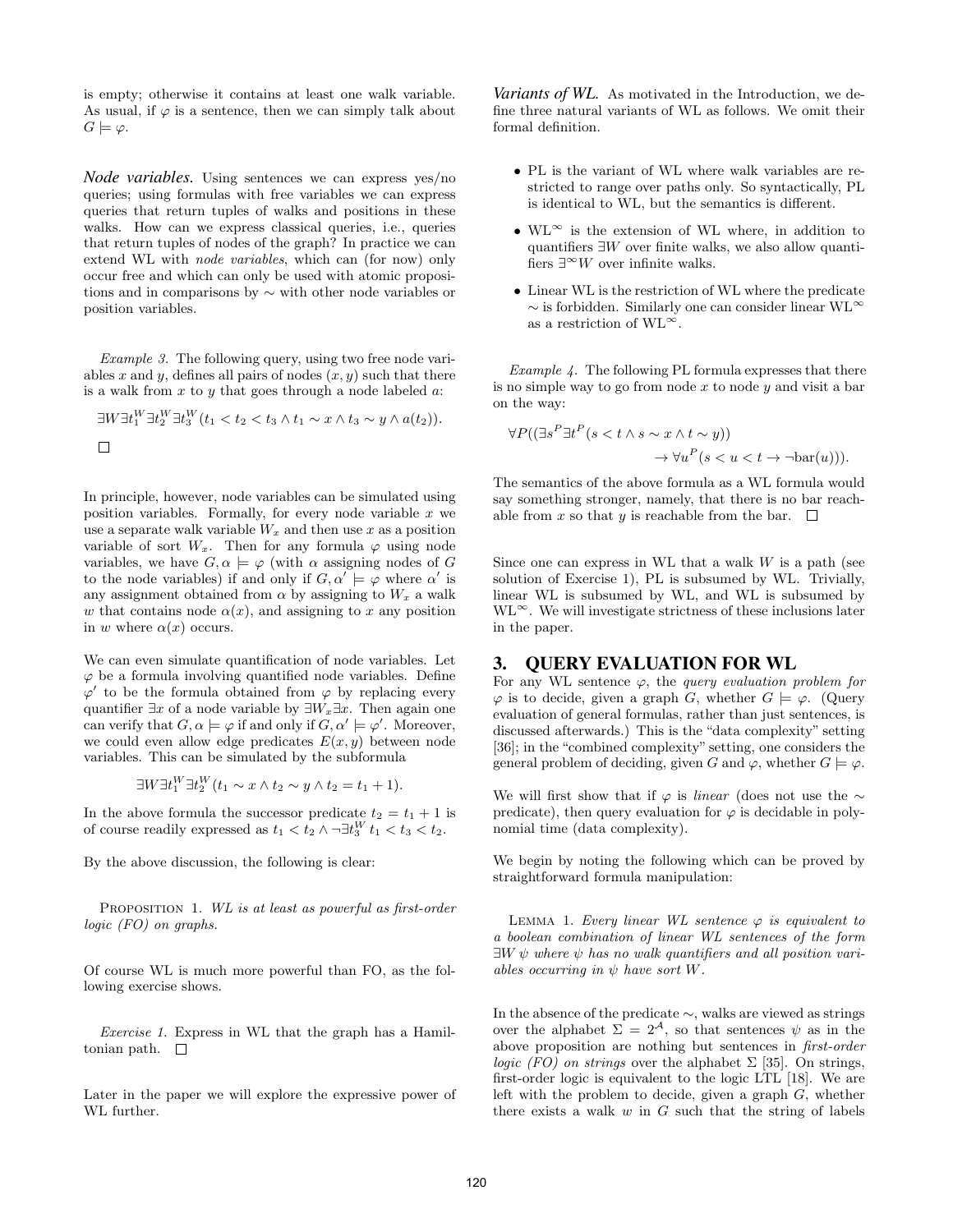traced by w satisfies a fixed LTL formula. But this is almost exactly the model checking problem for LTL [5], which is well known to be decidable in polynomial time.<sup>5</sup> We conclude:

PROPOSITION 2. For each linear WL sentence  $\varphi$ , the query evaluation problem for  $\varphi$  is decidable in polynomial time.

Note that the combined complexity of this method is horrible, since it involves a translation from FO to LTL, for which a non-elementary lower bound is known [34].

Our next step is to observe that query evaluation for WL can be reduced to query evaluation for linear WL, although the reduction is not efficient. The reduction is straightforward. Given a graph  $G = (N, E, l)$  labeled using the basic set of atomic propositions  $A$ , we construct the *exposed* graph  $\check{G} = (N, E, \check{l})$  labeled using the extended set of atomic propositions  $A\cup N$  by defining  $\tilde{l}(v) = l(v) \cup \{v\}$ . Thus, each node is labeled additionally with its own identifier. Then given a formula  $\varphi$ , we define the formula  $\varphi_G$  obtained from  $\varphi$ by replacing each comparison  $t_1 \sim t_2$  by  $\bigvee_{v \in N} (v(t_1) \wedge v(t_2)).$ Note that this is a linear formula. Clearly, we have for all graphs G and all assignments  $\alpha$  on G appropriate for  $\varphi$  that  $G, \alpha \models \varphi$  if and only if  $\check{G}, \alpha \models \check{\varphi}_G$ . We conclude:

THEOREM 1. The query evaluation problem for WL sentences is decidable.

Now the data complexity of the decision procedure described above is horrible. Indeed, the formula  $\phi_G$  depends on G, so the *combined* complexity of checking  $\check{G} \models \check{\varphi}_G$  determines the data complexity of the overall procedure. As mentioned in the Introduction, we leave as open:

PROBLEM 1. Determine the precise data complexity of the query evaluation problem for WL sentences.

In view of Exercise 1, the data complexity is at least NPhard, and also coNP-hard since WL is closed under negation.

*Formulas with free variables.* For a WL formula  $\varphi$  that may have free variables, the query evaluation problem is to decide for a given G and assignment  $\alpha$  on G defined on vars $(\varphi)$ , whether  $G, \alpha \models \varphi$ . The reduction to linear WL works for formulas in general, so let us assume that  $\varphi$  is linear. Lemma 1 can be generalized to formulas so that every linear WL formula is equivalent to a boolean combination of formulas of the form  $\exists W \psi$  as in Proposition 1, and additionally formulas of the form  $\chi$  where  $\chi$  has no walk quantifiers and all position variables are of the same sort. Now each such formula  $\chi$ , talking about some walk variable  $W \in \text{vars}(\varphi)$ , can simply be evaluated on the given walk  $\alpha(W)$ .

*The expressive power of linear WL.* We note that Lemma 1 actually provides a characterization of the expressive power of linear WL. As a corollary we obtain

PROPOSITION 3. Linear WL is strictly subsumed by WL.

PROOF. Consider the four-node, diamond-shaped directed graph  $D = (\{1, 2, 3, 4\}, \{(1, 2), (1, 3), (2, 4), (3, 4)\})$ . The query "the graph has a subgraph isomorphic to  $D$ " is readily expressed in WL, but not in linear WL. Indeed, no sentence  $\exists W \psi$  as in Lemma 1 can distinguish D from the tree-shaped graph  $T = (\{1, 2, 3, 4, 5\}, \{(1, 2), (1, 3), (2, 4), (3, 5)\})$ .

More generally, Lemma 1 implies that linear WL is bisimulation-invariant [24] whereas full WL is clearly not.

# 4. INFINITE WALKS

Lemma 1 applies to linear  $WL^{\infty}$  as well. Hence, as already hinted upon in Footnote 5, the query evaluation algorithm from the previous section also applies to  $WL^{\infty}$ . In fact, the default semantics for LTL on graphs is to consider infinite walks. We are thus led to wonder whether the expressive power of WL is actually strictly weaker than that of  $W L^{\infty}$ . We can only show the following. The proof below uses standard arguments, except that it needs the notion of counterfree automaton to apply to infinite strings, which was only recently worked out [18]:

THEOREM 2. Every linear  $WL^{\infty}$  sentence is equivalent to some WL sentence.

PROOF. We must show that a sentence of the form  $\exists^{\infty} W \psi$ , with  $\psi$  an FO sentence on strings, is expressible in finite walk logic. We can translate  $\psi$  into a Büchi automaton M that is counter-free [18]. It is also known that every language of finite words defined by a counter-free finite automaton is also definable in first-order logic. We note that the notion of counter-freeness has nothing to do with the acceptance criterion of the automaton; in particular, when a counter-free Buchi automaton is used alternatively as a finite automaton, it is still counter-free considered as an automaton on finite words. This will be crucial for the correctness of the proof.

We want to express that there exists an infinite walk in  $G =$  $(N, E, l)$  whose label sequence is accepted by M. Thereto we use a well-known product construction; we define the Büchi automaton  $G \times M$  as follows.

- The set of states equals  $N \times Q$  with Q the set of states of M;
- The initial states are those of the form  $(x, q)$  with q an initial state of  $M$ ;

<sup>5</sup>Almost exactly because of two differences. First, LTL model checking only considers walks starting in a designated initial node. But that is not essential to the model-checking algorithm. Second, LTL model checking normally considers "maximal" walks only: these are infinite walks, and finite walks that end in a terminal node (without outgoing edges). The well-known automata-based LTL model checking algorithm, however, works as well for finite walks (using standard finite automata) as for infinite walks (using Büchi automata) [5].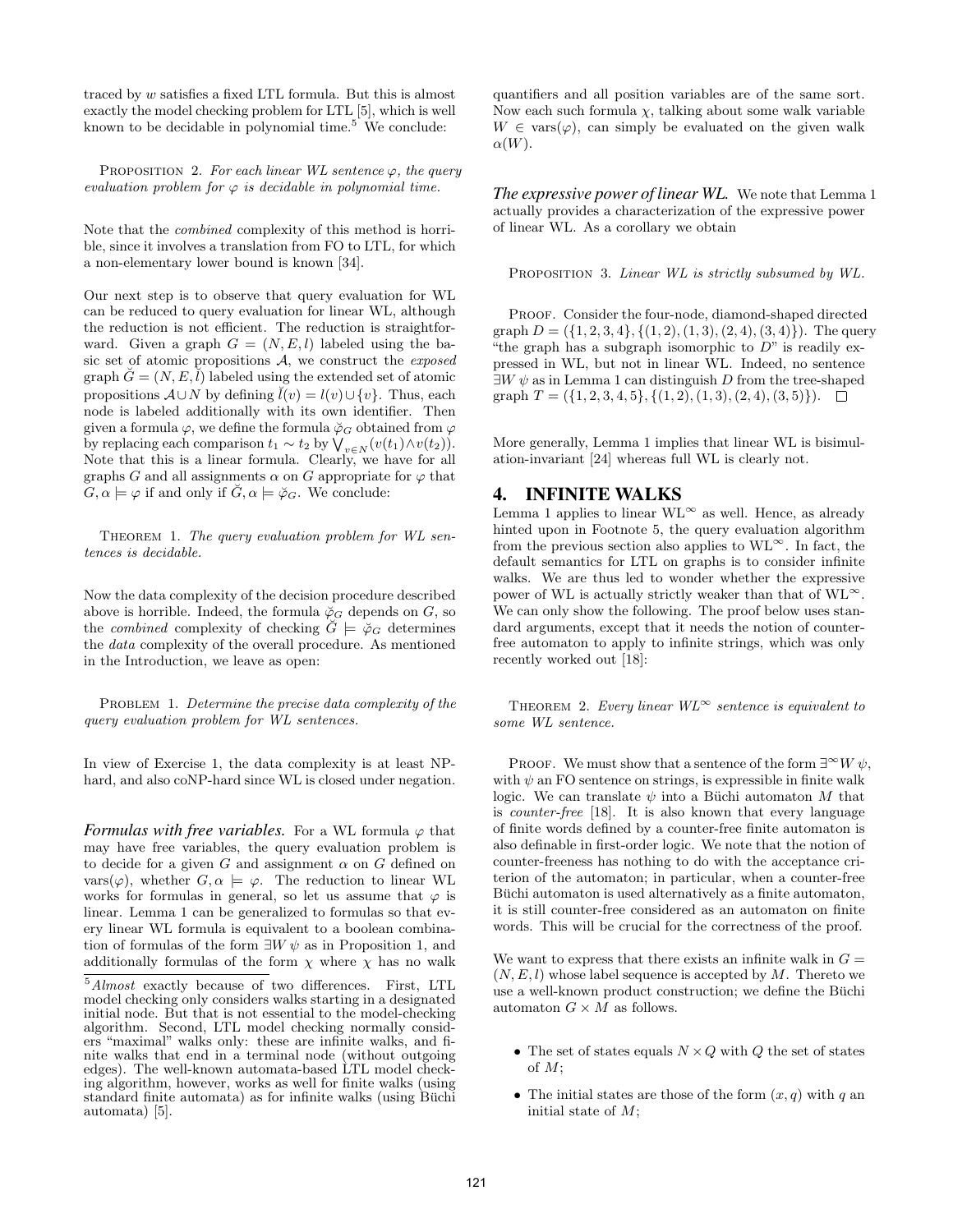- The repeating states are those of the form  $(x, r)$  with  $r$  a repeating state of  $M$ ;
- The transitions are those of the form  $(x, q) \stackrel{a}{\rightarrow} (y, q')$ such that
	- 1. there is an edge  $(x, y) \in E$ ;
	- 2.  $a = l(x)$  in G;
	- 3. there is a transition  $q \stackrel{a}{\rightarrow} q'$  in M.

Clearly there is an infinite walk in  $G$  whose label sequences is accepted by M, if and only if the automaton  $G \times M$  accepts some infinite word.

It is well known  $[5]$  that a Büchi automaton accepts some infinite word, if and only if some initial state can reach some repeating state that lies on a cycle. Applied to  $G \times M$ , our task is thus focused on the following two properties that may or may not hold for given states  $(x, q)$  and  $(y, r)$  of  $G \times M$ :

- 1.  $(y, r)$  is reachable by a (possibly empty) path of transitions starting from  $(x, q)$ ;
- 2.  $(y, r)$  lies on a cycle of transitions.

We are going to express properties 1 and 2 by walk formulas  $\psi_1^{q,r}(x, y)$  and  $\psi_2^r(y)$  that work uniformly for all graphs G. Then the final sentence will be

$$
\bigvee_{q} \bigvee_{r} \exists x \exists y (\psi_1^{q,r} \wedge \psi_2^r) \tag{*}
$$

where the disjunction is over all initial states  $q$  of  $M$  and all repeating states  $r$  of  $M$ . Since we have seen that quantification over nodes is expressible in WL, the theorem will be proved.

The formulas will follow from the following two claims. Let  $M_{q,r}$  be the finite automaton obtained from M by setting q to be the only initial state and setting  $r$  to be the only final state. Let  $M_{q,q}$  be defined analogously. We claim:

- 1. In  $G \times M$ , state  $(y, r)$  is reachable from state  $(x, q)$ , if and only if there is a walk in  $G$  from  $x$  to  $y$  whose label sequence, with the last letter omitted, is accepted by  $M_{q,r}$ .
- 2. In  $G \times M$ , state  $(y, r)$  lies on a cycle of transitions, if and only if there is a walk in  $G$ , of length strictly greater than one, whose label sequence, with the last letter omitted, is accepted by  $M_{q,q}$ .

Recall that we define a walk in our work as a nonempty sequence of nodes such that there is an edge from any node in the sequence to its successor in the sequence; thus a walk of length one is a trivial walk that does not follow any edge. Such walks are allowed in the previous property but not in the present one.

The equivalent formulations of the two properties given by the above two claims can readily be translated into walk logic, once we realize that  $M$  is counter-free, so that the finite string languages defined by  $M_{q,r}$  and  $M_{r,r}$  are firstorder definable.  $\quad \Box$ 

Note that we have not shown that every linear  $\text{WL}^{\infty}$  sentence is equivalent to some linear WL sentence; the walk logic formula (∗) in the above proof is not linear, since we need quantification over nodes  $x$  and  $y$  which needs to be simulated using ∼. It is tempting to conjecture that linear  $WL^{\infty}$  is strictly more expressive than linear WL. Also, the nonlinear case remains open:

PROBLEM 2. Is  $WL^{\infty}$  strictly more expressive than WL for yes/no queries over graphs?

*Hybrid* CTL<sup>\*</sup>. Our original reason to consider WL<sup>∞</sup> is that logics used in verification have a semantics based on infinite walks. As mentioned in the Introduction, a powerful such logic is hybrid CTL<sup>\*</sup>, denoted here by HCTL<sup>\*</sup> [37, 11]. Actually we can define two variants: HCTL<sup>∗</sup> under the default semantics based on infinite walks, and a finite-walk variant which we denote by  $\text{HCTL}^*_{fin}$ . A  $\text{HCTL}^*$  sentence is always evaluated on a graph and an initial node, thus, these sentences always express unary queries.<sup>6</sup> The expressive power compares to the WL variants as follows:<sup>7</sup>

PROPOSITION 4. In their expressive power of unary queries on graphs, HCTL<sup>\*</sup> is strictly weaker than  $WL^{\infty}$ , and  $HCTL^*_{fin}$ is strictly weaker than WL.

PROOF. That the HCTL<sup>\*</sup> variants are subsumed by the corresponding WL variants is proven by a syntactic translation. That the subsumptions are strict follows from a known limitation on the expressive power of hybrid modal logics, namely, that they are invariant under generated submodels [3]. For instance, the query "there exists a node labeled a" is expressible in WL but neither in  $\text{HCTL}_{fin}^*$  nor in  $\text{HCTL}^*$ , since the query is not invariant under generated submodels.  $\square$ 

Remark 1. Areces et al. [3] have shown that the hybrid version of standard modal logic actually captures the fragment of FO invariant under generated submodels. In analogy to the result that, in restriction to trees, CTL<sup>∗</sup> captures the bisimulation-invariant fragment of Path Logic [32], it would be interesting to know whether HCTL<sup>\*</sup> captures the fragment of WL invariant under generated submodels. Also, the proof given by Areces et al. does not immediately apply in restriction to finite graphs [33].

Remark 2. Open problem 2 can also be stated for HCTL<sup>\*</sup>: How do the expressive powers of  $HCTL^*$  and  $HCTL^*_{fin}$  compare?

 $6$ With additional free "state variables",  $HCTL^*$  formulas can more generally express  $k$ -ary queries.

<sup>7</sup>We note that Benevides et al. [11] report results on the expressive power of HCTL<sup>∗</sup> that are slightly misleading, for example, they claim that Hamiltonian path and Eulerian trail are expressible, but they do not exhibit one formula that expresses the query on all inputs; instead, they need larger and larger formulas for larger and larger input graphs.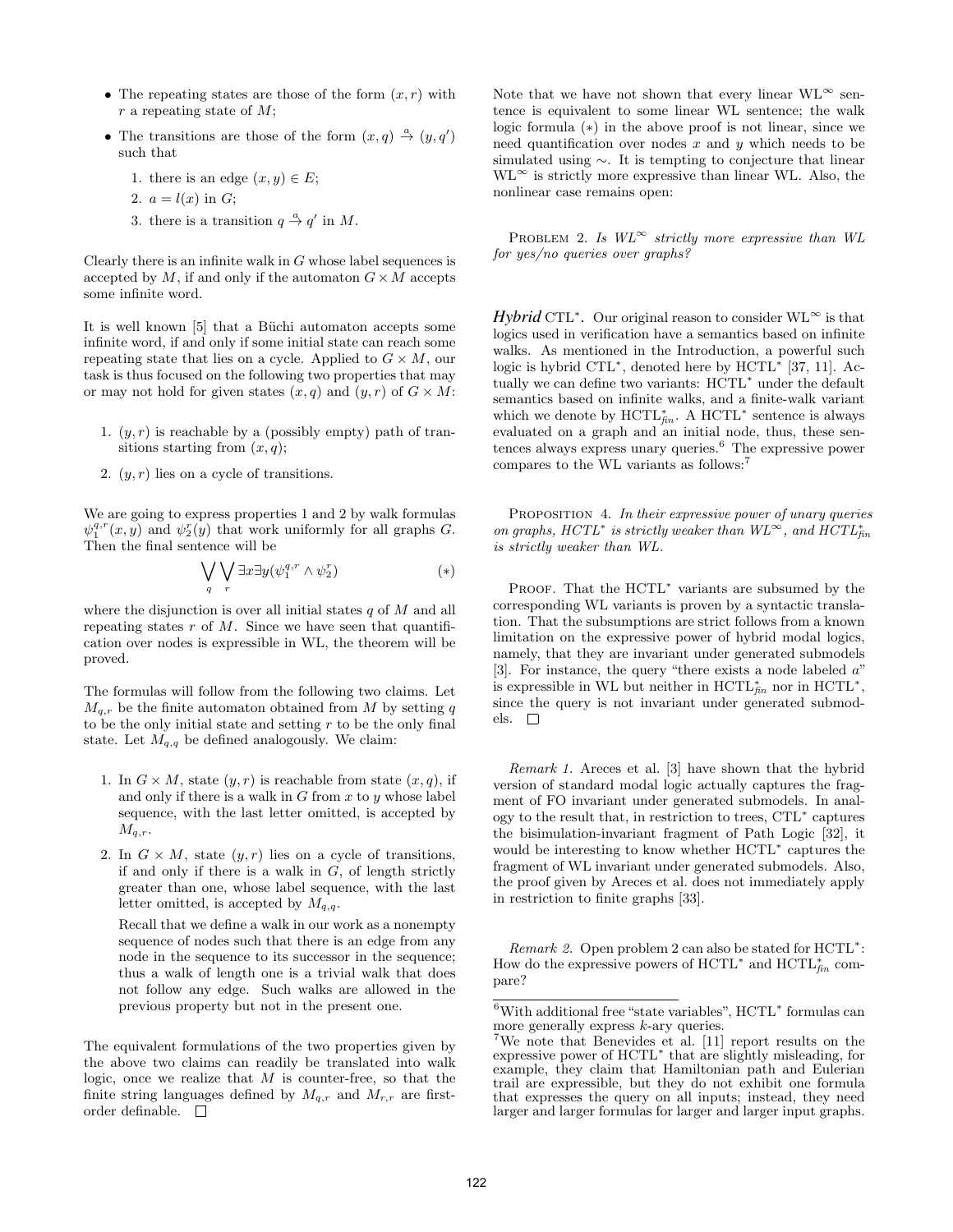Remark 3. One may also wonder about the relationship between linear WL<sup>∞</sup> and standard, non-hybrid CTL<sup>∗</sup> . From Lemma 1 it follows that every linear  $WL^{\infty}$  sentence expresses a boolean combination of LTL properties about the graph. It is well-known known that LTL is subsumed by CTL<sup>∗</sup> . We have not investigated the reverse relationship, whether every CTL<sup>\*</sup> global graph property (property true at all nodes) is also expressible in linear  $\text{WL}^{\infty}$ .

# 5. MSO, AND PATHS VERSUS WALKS

In this section we compare the expressive power of WL and its path-based fragment PL to that of monadic second-order logic (MSO) on graphs.

MSO [16] is the extension of first-order logic with set variables. On graphs, MSO comes in two flavors. In  $MS<sub>1</sub>$ , we simply use MSO on the same relational structure representation of a graph as used in first-order logic on graphs (recall Section 2). In MS<sub>2</sub>, we view a graph  $G = (N, E, l)$  as a relational structure  $(N \cup E, \text{source}^G, \text{target}^G, a^G)_{a \in \mathcal{A}}$  where source<sup>G</sup> equals the binary relation  $\{((v, v'), v) | (v, v') \in E\}$ and target <sup>G</sup> equals  $\{((v, v'), v') | (v, v') \in E\}$ . The edge predicate is redundant in this setting. So  $MS<sub>2</sub>$  is  $MSO$  over the relational vocabulary (source, target,  $a)_{a \in \mathcal{A}}$ . In MS<sub>2</sub>, edges are treated as first-class objects; in particular, one can quantify over sets of nodes and edges as opposed to  $MS<sub>1</sub>$  where one can quantify only over sets of nodes. It is known that  $MS_1$  is strictly weaker than  $MS_2$ : the query "the graph has a Hamiltonian path" is expressible in  $MS<sub>2</sub>$  but not in  $MS<sub>1</sub>$ .

We begin by making two immediate observations:

PROPOSITION 5. PL is subsumed by  $MS_2$ , but not by  $MS_1$ .

PROOF. PL is subsumed by  $MS<sub>2</sub>$  since in the latter logic one can express that a set of edges is a path. PL is not subsumed by  $MS<sub>1</sub>$  since Hamiltonicity is expressible in PL but known not to be expressible in MS<sub>1</sub> [16].  $\Box$ 

It will turn out that the subsumption of  $PL$  by  $MS<sub>2</sub>$  is the only comparison that holds between PL and WL on the one hand, and  $MS_1$  and  $MS_2$  on the other hand. We begin by demonstrating a number of global graph properties that are not expressible in  $\text{WL}^{\infty}$ .

THEOREM 3. The following  $yes/no$  queries are not expressible in  $WL^{\infty}$ : weak connectivity; planarity; and bipartiteness.<sup>8</sup>

PROOF. The proof is based on the observation that  $WL^{\infty}$ can only work with directed walks. Hence, on classes of graphs with a constant bound on the length of directed walks,  $WL^{\infty}$  collapses to FO. Hence it suffices to give, for each property, a class C of directed graphs of bounded walk length and show that the property is not expressible in FO even in restriction to the class  $C. \square$ 

Since weak connectivity (even on directed graphs), as well as bipartiteness, is expressible in  $MS<sub>1</sub>$ , we obtain:

COROLLARY 1.  $MS_1$  is not subsumed by  $W L^{\infty}$ .

Remark 4. In contrast to weak connectivity, strong (directed) connectivity is obviously expressible in WL. Thus, if we restrict attention to undirected graphs, which can be modeled in our framework as directed graphs with a symmetric edge relation, connectivity becomes expressible in WL, even in PL. Furthermore, also planarity restricted to undirected graphs is expressible in PL, using the wellknown Kuratowski characterization of planar graphs. We leave open whether bipartiteness is expressible in WL on undirected graphs. Indeed we leave open whether Corollary 1 still holds in restriction to undirected graphs, although we conjecture this to be the case.  $\Box$ 

The next theorem will imply the converse to Corollary 1 for WL and MS<sub>2</sub>. Recall that an *Eulerian trail* in a directed graph  $G = (N, E)$  is a walk  $v_1 \dots v_n$  containing each edge precisely once, so formally,  $E = \{(v_i, v_{i+1}) \mid 1 \leq i \leq n\}$  and  $(v_i, v_{i+1}) = (v_j, v_{j+1})$  implies  $i = j$ .

THEOREM 4. The existence of an Eulerian trail is not expressible in  $MS<sub>2</sub>$ .

PROOF. For natural numbers  $i$  and  $j$ , define the graph  $G(i, j) = (N, E)$  by  $N = \{x_1, \ldots, x_i, v_1, v_2, y_1, \ldots, y_j\}$  and  $E = \{(x_k, v_1) | 1 \leq k \leq i\} \cup \{(v_1, y_k) | 1 \leq k \leq j\} \cup \{(y_k, v_2) |$  $1 \leq k \leq j$   $\cup$   $\{(v_2, x_k) \mid 1 \leq k \leq i\}$ . Then  $G(i, j)$  has an Eulerian trail if and only if  $|i - j| \leq 1$ .

We will show that there is no  $MS<sub>2</sub>$  sentence that expresses existence of Eulerian trail even when restricted to the class of all  $G(i, j)$  graphs. Since this class is "uniformly 2-sparse" [16],  $MS<sub>2</sub>$  is equivalent to  $MS<sub>1</sub>$  on this class, so it suffices to show that there is no  $MS<sub>1</sub>$  sentence.

We now claim the following reduction from  $MS<sub>1</sub>$  on graphs to MSO on naked sets:<sup>9</sup> For each i and each MSO sentence  $\varphi$  over graphs, there exists an MSO sentence  $\varphi_{(i)}'$  over naked sets such that for each j, we have  $G(i, j) \models \varphi \Rightarrow [j] \models$  $\varphi'_{(i)}$ , where [j] denotes the set  $\{1,\ldots,j\}$ . Moreover,  $\varphi'_{(i)}$  has the same quantifier rank as  $\varphi$ .

Now assume, for the sake of contradiction, that there exists an MSO sentence  $\varphi$  expressing existence of Eulererian trail. Let k be the quantifier rank of  $\varphi$ . Then for each j, we have  $G(j, j+1) \models \varphi$  but  $G(j, j+2) \not\models \varphi$ . As a consequence of the reduction to naked sets, we have for each j that  $[j + 1] \models$  $\varphi'_{(j)}$  but  $[j+2] \not\models \varphi'_{(j)}$ . However, it is known [29, Proof of Proposition 7.12 that for any j' and j'' at least  $2^k$ , the

<sup>8</sup>These are properties of undirected graphs whereas we are working with directed graphs. We resolve this mismatch consistently in this paper by agreeing that a directed graph G satisfies a property of undirected graphs if the undirected graph underlying G satisfies the property.

<sup>9</sup>On naked sets, the vocabulary is empty, and the only relation symbol that can be used in formulas is the equality predicate.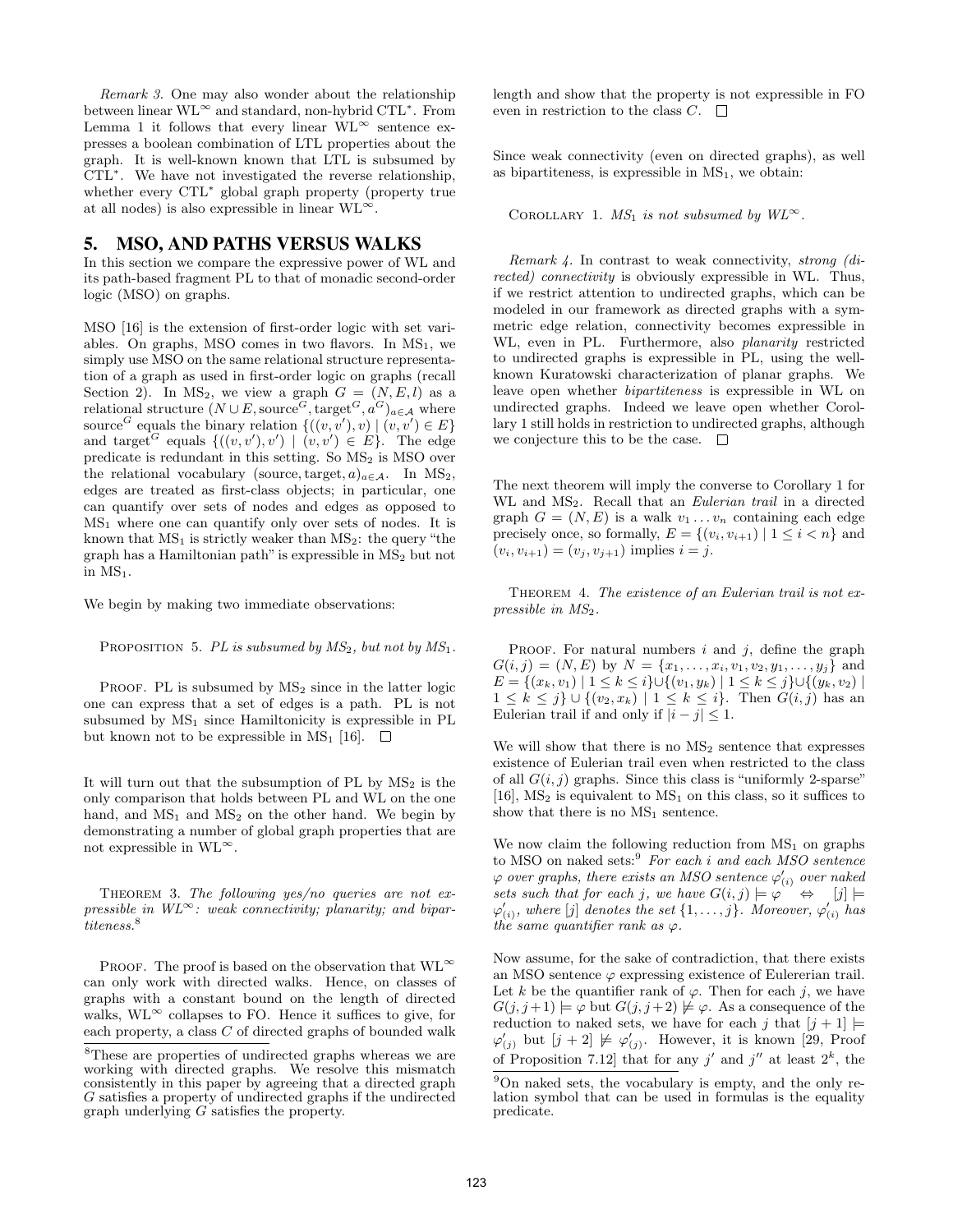sets  $[j']$  and  $[j'']$  are indistinguishable by MSO sentences of quantifier rank k. Since  $\varphi'_{(j)}$  has quantifier rank k, we have arrived at the desired contradiction.  $\Box$ 

Remark 5. The above result is for directed Eulerian trails on directed graphs, but the analogous inexpressibility result holds for the classical Eulerian property of undirected graphs (say, the undirected graph underlying the given directed graph). Indeed in the above proof we can make the graphs  $G(i, j)$  symmetrical; the resulting class of graphs is uniformly 4-sparse and the same argument applies.  $\Box$ 

Since the existence of an Eulerian trail is readily expressed in WL, we obtain from Theorem 4:

COROLLARY 2. WL is not subsumed by  $MS_2$ .

Moreover, since PL is subsumed by  $MS<sub>2</sub>$ , we obtain:

Corollary 3. WL is strictly stronger in expressive power than PL.

Remark 6. While Eulerian trail is easily expressed in WL, one can show that the query "the underlying undirected graph is Eulerian" is *not* expressible, not even in  $WL^{\infty}$ . This can be shown using the same counterexample graphs used in the proof of Theorem 3, again exploiting the weakness WL is limited to following directed walks. Of course, when the given graph is symmetric, the Eulerian property is expressible. □

To conclude this section, the picture that emerges is the following, where arrows indicate strict subsumption and absence of arrows indicates incomparable expressive power:



This picture seems satisfying, since PL and WL are really meant for walk-based querying whereas the MSO variants are meant for global graph properties as well.

# 6. REGULAR WALK LOGIC

In this section we compare the expressive power of WL with the much-studied regular path queries. One of the more powerful formalisms in the literature is that of ECRPQs [6]. However, ECRPQs are a positive-existential logic, so we first introduce extended regular walk logic (ERWL) as the natural extension of ECRPQs closed under negation. In the literature this variant is also called ECRPQ<sup>-</sup>.

Recall that in a graph each node  $v$  is labeled with a set  $l(v) \subseteq A$  of atomic propositions. For regular walk logic it is more convenient to think of each such set as a global label and thus work with the alphabet  $\Sigma = 2^{\mathcal{A}}$  of labels.

For the syntax of ERWL we assume sufficient supplies of node variables and walk variables. The atomic formulas are the following:

- $a(x)$  and  $x = y$  with  $a \in \Sigma$  and x and y node variables;
- from  $(W, x)$  and to  $(W, x)$ , with W a walk variable and  $x$  a node variable;
- $R(W_1, \ldots, W_k)$ , with  $W_1, \ldots, W_k$  walk variables and R a regular expression over the alphabet  $\Sigma_{\perp}^k$ , where  $\Sigma_\perp = \Sigma \cup \{\perp\}$  and  $\Sigma = 2^\mathcal{A}.$

The formulas of ERWL are built from the atomic formulas using quantification over nodes, quantification over walks, and the boolean connectives in the usual manner. Examples of formulas will be seen in the proofs below.

An ERWL formula  $\varphi$  is evaluated on a graph  $G = (N, E, l)$ and an assignment  $\alpha$  defined on the free variables of  $\varphi$ , as follows: (we only give the nonobvious rules)

- $G, \alpha \models \text{from}(W, x)$  if  $\alpha(x)$  is the first node of walk  $\alpha(W)$ .
- $G, \alpha \models$  to(W, c) if  $\alpha(x)$  is the last node of walk  $\alpha(W)$ .
- $G, \alpha \models R(W_1, \ldots, W_k)$  if the tuple of traces  $(l(\alpha(W_1)),$  $\ldots, l(\alpha(W_k)))$  satisfies the regular relation  $R^{10}$  Here, for a walk  $w = v_1 \dots v_n$  we naturally define the string  $l(w) = l(v_1) \dots l(v_n)$  over  $\Sigma$ ; this string is called the trace of w.
- $G, \alpha \models \exists W \varphi$ , for walk variable W, if there exists a walk w in G such that  $G, \alpha \{W \mapsto w\} \models \varphi$ .

Note that the atomic predicates  $a(x)$  in principle are redundant as they can be expressed as  $\exists W(\text{from}(W, x) \wedge a(W)).$ 

We identify the following fragments of ERWL:

- RWL is the fragment where atomic formulas of the form  $R(W_1, \ldots, W_k)$  are only allowed for  $k = 1$ .
- ECRPQ is the fragment where only existential quantifiers are allowed and the only allowed boolean connective is ∧.
- CRPQ is the syntactic intersection of RWL and ECRPQ.

<sup>&</sup>lt;sup>10</sup>Given a tuple  $\vec{s} = (s_1, \ldots, s_k)$  of strings over  $\Sigma$ , we can form a string  $\left[\vec{s}\right]$  over  $\Sigma_{\perp}^{k}$  as follows. Fist, if necessary, we pad strings to the right with  $\perp$  symbols so that the all strings become of the same length. Then, the tuple of first letters is taken as the first letter of  $\lbrack \vec{s} \rbrack$ ; the tuple of second letters as the second letter of  $[\vec{s}]$ ; and so on. Now we say that  $\bar{s}$ satisfies the regular relation R if  $[\vec{s}]$  satisfies R  $[6, 10]$ .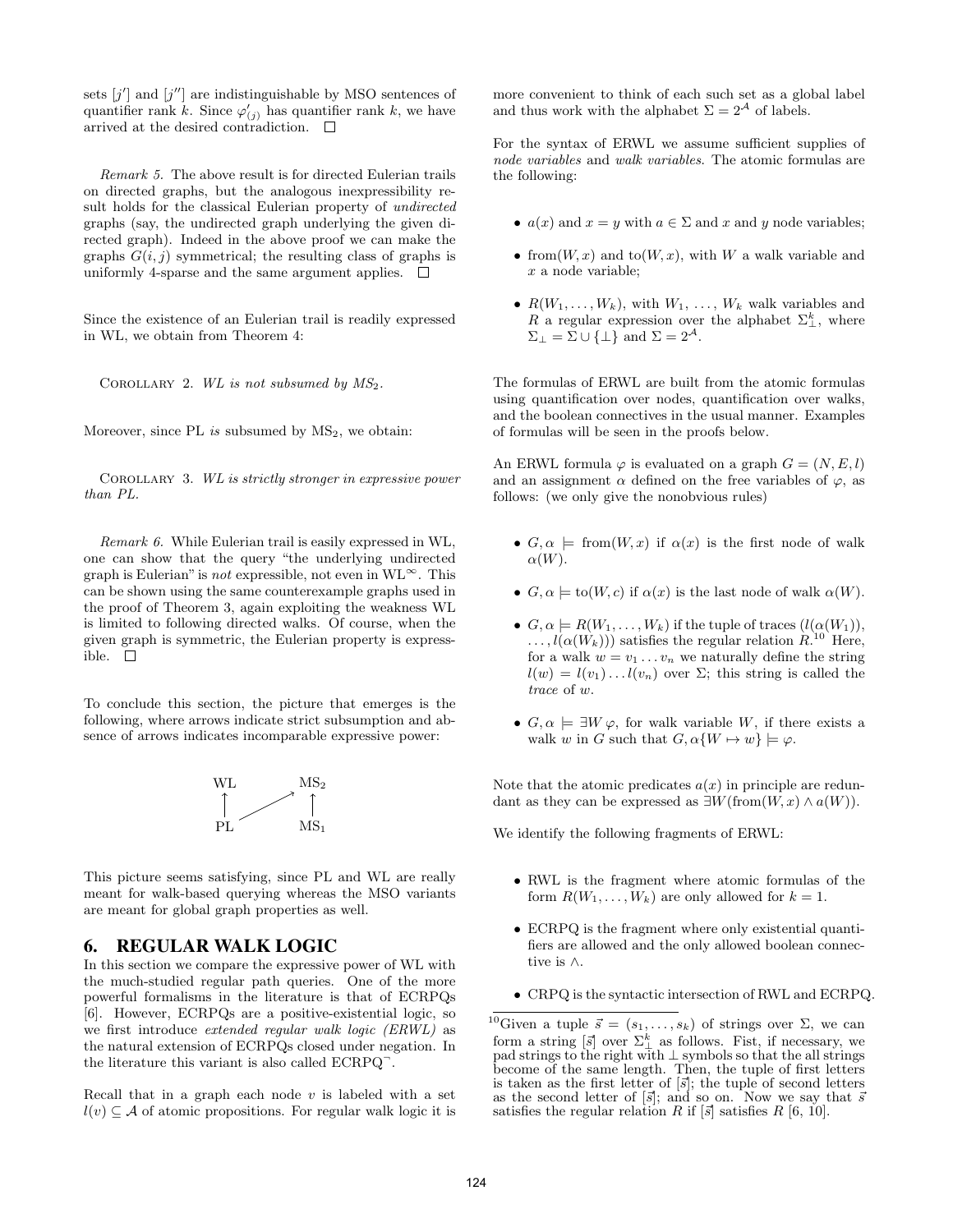• For each variant we can also consider the star-free fragment, where only star-free regular expressions are allowed.<sup>11</sup>

Since star-free regular expressions are first-order definable [35], we immediately obtain:

PROPOSITION 6. Star-free RWL is subsumed by WL.

When either the star-free restriction is lifted, or regular relations are allowed, however, we are no longer within WL:

PROPOSITION 7. Neither CRPQ nor star-free ECRPQ is subsumed by WL.

PROOF. We use here the popular conjunctive-query syntax for (E)CRPQs. For a CRPQ not expressible in WL, we use the even-length walk query

$$
Q_1 \leftarrow a(x), b(y), (cc)^*(x, y).
$$

Strictly in our syntax the above query would be written  $\exists W \exists x \exists y (a(x) \land b(y) \land \text{from}(W, x) \land \text{to}(W, y) \land (cc)^{*}(W)).$ For a star-free ECRPQ not expressible in WL, we use the existence of two walks of different length:

$$
Q_2 \leftarrow from(W_1, x_1), to(W_1, y_1), from(W_2, x_2), to(W_2, y_2),
$$
  

$$
a(x_1), b(y_1), a(x_2), b(y_2), d(W_1, W_2).
$$

Here, the different-length predicate dl can be expressed by the star-free regular expression (writing  $\Lambda$  for  $\Sigma_{\perp}^2$ )

$$
\bigcup_{a \in \Sigma} (\Lambda^* \left[ \frac{1}{a} \right] \Lambda^* \cup \Lambda^* \left[ \frac{a}{\perp} \right] \Lambda^*).
$$

To prove that these two queries are not expressible in WL, we use the following:

Lemma 2. Over graphs that are disjoint unions of chains, WL collapses to FO(Reach).

Here, FO(Reach) is the extension of FO on graphs that provides the reflexive-transitive closure of the edge relation in the form of an extra predicate  $\text{Reach}(x, y)$ .

By the Lemma, it suffices to show that  $Q_1$  and  $Q_2$  are not expressible in FO(Reach) on disjoint unions of chains, which can be shown using well-known inexpressibility arguments about FO on linear orders [29].

To prove the Lemma, we use that on disjoint unions of chains there is at most one walk between any two nodes. Thus we can simulate a walk variable W by a pair of node variables  $x_W$  and  $y_W$  satisfying Reach $(x_W, y_W)$ . A position variable  $t^W$  is then simulated by a node variable t satisfying Reach $(x_W, t)$  ∧ Reach $(t, y_W)$ . A comparison  $t_1 \sim t_2$  is expressed as  $t_1 = t_2$  and a comparison  $t_1 < t_2$  is expressed as  $t_1 \neq t_2 \wedge \text{Reach}(t_1, t_2).$ 

Remark 7. The queries given in the above proof use node labels, but we can also separate the logics using queries over unlabeled graphs. To separate CRPQ from WL one can use "there exist two nodes  $x$  and  $y$  such that there is both an even-length and an odd-length walk from  $x$  to  $y$ ". To separate star-free ECRPQ from WL one can use "there exist two nodes  $x$  and  $y$  such that there are two walks from  $x$  to  $y$  of different lengths". The proof can be adapted so that graphs consisting of two disjoint chains joined at their endpoints are considered. By a slightly more involved simulation we still have that WL collapses to FO(Reach) on such graphs.  $\square$ 

As a counterweight to the previous proposition, we have inexpressibility on the ERWL side:

THEOREM 5. The yes/no queries "there exists a Hamiltonian path" and "there exists an Eulerian trail" are not expressible in ERWL.

PROOF. We adapt de Rougemont's Ehrenfeucht-Fraüssé (EF) game argument that Hamiltonicity is not expressible in infinitary logic [17, 28]. Actually, we only need the winning strategy for the first-order logic game; it will however be extended so that the spoiler and the duplicator can choose walks as well as nodes.

The considered family of graphs is that of all graphs  $\overline{\mathbf{K}}_m$  ×  $\mathbf{C}_n$  that are the product graph of a totally disconnected m-node graph  $\overline{\mathbf{K}}_m$  with the n-node undirected cycle  $\mathbf{C}_n$ , with  $1 < m$  and  $1 < n$ . We thus have nodes  $v_0, \ldots, v_{m-1}$ from  $\mathbf{K}_m$ , nodes  $w_0, \ldots, w_{n-1}$  from  $\mathbf{C}_n$ , undirected edges  $(v_i, w_j)$  for  $0 \leq i < m$  and  $0 \leq j < n$ , and undirected edges  $(w_j, w_{j+1 \mod m})$  for  $0 \leq j < m$ . The edges are symmetric, so the pairs just described as well as their converses belong to the graph.

It can be verified that  $\overline{\mathbf{K}}_m \times \mathbf{C}_n$  is Hamiltonian if and only if  $m \leq n+1$ . However, the duplicator has a winning strategy in the *n*-round EF game on  $\overline{\mathbf{K}}_m \times \mathbf{C}_n$  and  $\overline{\mathbf{K}}_{m'} \times \mathbf{C}_n$  for any  $m, m' \geq n$ , showing that Hamiltonicity is not expressible in FO on graphs.

We now observe that the winning strategy can be expanded to the case where we extend the universe of each structure with the set of all walks on that graph, and expand the vocabulary with the predicates from, to, and R for all regular relations R, in accordance with the semantics of ERWL. Clearly, ERWL boils down to FO on these extended and expanded structures.

The reason why the strategy extends to the walk-extended structures is the following. Suppose the spoiler chooses a walk w from node  $v_1$  to node  $v_2$  in one of the structures. Let  $v'_1$  and  $v'_2$  be the nodes in the other structure that the duplicator would choose in response to the point moves  $v_1$ and  $v_2$ . Now there always exists a walk w' from  $v'_1$  to  $v'_2$ in the other structure of exactly the same length as  $w$ , and this is the walk move that the duplicator will respond with. This follows from the following claim: Let  $v_1$  and  $v_2$  be two nodes in  $\overline{\mathbf{K}}_n \times \mathbf{C}_m$ . Then for every length  $\ell \geq 3$  there exists a walk from  $v_1$  to  $v_2$  of length  $\ell$ . We only have to worry

 $^{11}{\rm The}$  star-free regular expressions (sfre) over an alphabet  $\Sigma$ are defined as follows. Each  $a \in \Sigma$  is a sfre; the expression  $\Sigma^*$  is a sfre; and if  $e_1$  and  $e_2$  are sfres, then so are  $e_1 \cdot e_2$ ,  $e_1 \cup e_2$ , and  $e_1 - e_2$ .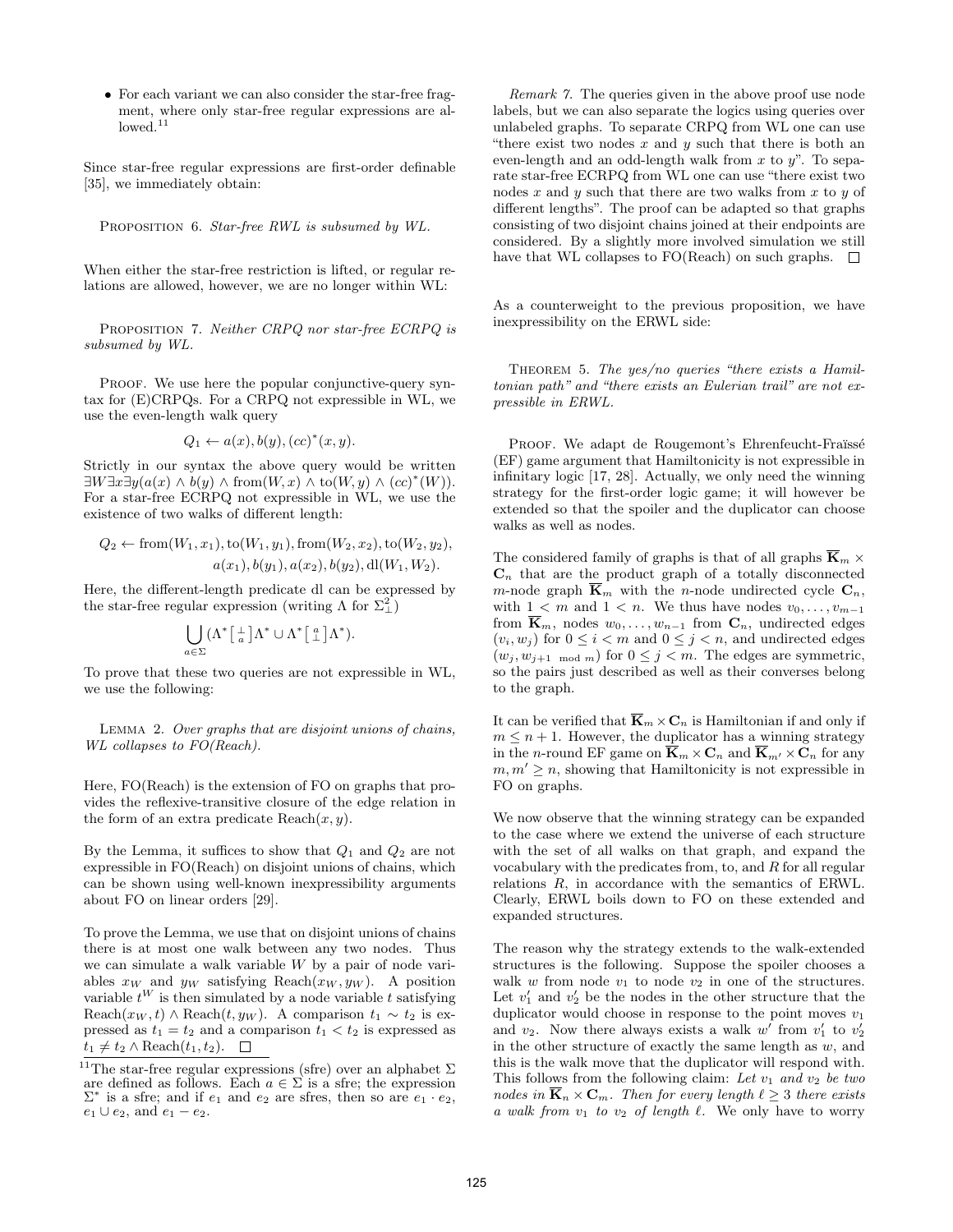about lengths, since our graphs are unlabeled  $(l(v) = \emptyset$  for each node v), so the alphabet  $\Sigma$  has only a single letter. Hence walks of the same length have identical traces. Note also that walks of length one and two (equality and edge) are already taken care of by the winning condition on point moves.

The argument for Eulerian trail is very similar, but now we use the undirected versions of the  $G(i, j)$  graphs from the proof of Theorem 4.  $\Box$ 

Since Hamiltonicity is expressible in PL and Eulerian trail is expressible in WL, we obtain from Theorem 5:

Corollary 4. Neither PL nor WL is subsumed by ERWL.

We note though the following:

PROPOSITION 8. Linear WL is subsumed by RWL.

Indeed this follows immediately from Lemma 1 and the expressibility of first-order logic on strings by star-free regular expressions.

*Paths versus walks in regular walk logics.* Just like we have considered the variant PL of WL that has a path-based rather than a walk-based semantics, we can consider path semantics for ERWL and its fragments. We denote the resulting variant of ERWL by ERPL. For (E)CRPQs, however, which are established names and already have a P in them, we will denote the path-based variants by pCRPQ and pECRPQ.

The apparent increase in complexity of path-based versus walk-based regular walk queries has been reported recently [4, 30]. We complement these results with some initial expressivity results. Much remains open, however.

Recall that PL is subsumed by WL simply because one can express in WL that a walk is a path. This does not go through for ERWL:

THEOREM 6. ERPL is not subsumed by ERWL.

PROOF. We work over a one-letter alphabet  $\Sigma = \{a\}$ (equivalently,  $A = \emptyset$ ). The query "the longest path has even length<sup>"12</sup> is expressible in ERPL by  $\exists P(even(P) \land$  $\neg \exists Q \; longer(Q, P)$ , where even is the regular expression  $(aa)^*$ and *longer* is the regular expression  $\begin{bmatrix} a \\ a \end{bmatrix}^* \begin{bmatrix} a \\ \perp \end{bmatrix}^+$ . This query is not expressible in ERWL because it returns true on  $\overline{K}_n$  ×  $\mathbf{C}_n$  but false on  $\overline{\mathbf{K}}_{n+1} \times \mathbf{C}_n$ , using the graphs indistinguishable in ERWL we have already seen in the proof of Theorem 5.  $\quad \Box$ 

We leave open whether ERWL is subsumed by ERPL. We can show though that Eulerian trail is still not expressible in ERPL. We omit the proof which is a modification of the proof of Theorem 5.

We also have an analogue of Theorem 6 on the CRPQ level:

THEOREM 7. pCRPQ is not subsumed by ECRPQ.

PROOF. Consider the pCRPQ

 $Q \leftarrow (aa)^*(x, y), (aa)(y, x)$ 

which expresses that there is an even cycle in the graph. To see that  $Q$  is not expressible in ECRPQ we consider for any  $n$ the cycle  $C_n$  of size n. There is a homomorphism h from  $C_{2n}$ to  $C_n$  which goes once over  $C_{2n}$  while going twice over  $C_n$ . Moreover, this homomorphism extends to a homomorphism  $\bar{h}$  of the structures extended and expanded with all walks, as in the proof of Theorem 5. Specifically, we can always map a walk w from  $v_1$  to  $v_2$  in  $C_{2n}$  to a walk  $\bar{h}(w)$  from  $h(v_1)$  to  $h(v_2)$  of exactly the same length, by letting  $\bar{h}(w)$  go around in  $C_n$  twice as often as w goes around in  $C_{2n}$ . As in the proof of Theorem 5, since we are working with a one-letter alphabet, identical lengths guarantee that all regular relations are preserved, so  $h$  is indeed a homomorphism. Since ECRPQ is subsumed by positive-existential first-order logic on these expanded and extended structures, and positiveexistential first-order logic is preserved by homomorphisms, we have that when  $Q$  is expressible in ECRPQ and  $Q$  is true on  $C_{2n}$  then also Q is true on  $C_n$ . For odd n this is a contradiction.  $\square$ 

We leave open whether the even cycle query is expressible in the more powerful logic ERWL. Note though that in ERWL one can express that a walk W is a shortest path from node x to node y. In particular, on cycle graphs as used in the above proof, ERWL can express path quantifiers. So at least another proof would be needed.

*Infinite versus finite walks for regular walk logics.* As with  $WL^{\infty}$ , we can add  $\exists^{\infty}$  quantifiers to ERWL and its variants and use appropriate notions of regular relations for infinite words. (Of course, the 'to' predicate will never apply to an infinite walk variable, but the 'from' can.) Then again the question of relative expressiveness can be asked. We leave this question largely untouched; we only note that the proof idea of Theorem 2 readily applies to show the following analogue:

PROPOSITION 9.  $CRPQ^{\infty}$  is no more powerful than CRPQ.

# 7. POSITIVE-EXISTENTIAL WL

Given the popularity of unions of conjunctive queries (equivalent to positive-existential logic [1]), it appears useful to consider the positive-existential fragment of WL, where only existential quantification is allowed and the only boolean connectives are ∧ and ∨. A small caveat is that we must add the edge predicate  $E$ , or equivalently, the successor predicate  $t_2 = t_1 + 1$  on positions, because to express these in core WL we need negation.

 $12$ This query is NP-complete [21], while the data complexity of ERWL is in P [6], but in absence of a proof of  $P \neq NP$ we still have to prove inexpressibility in ERWL.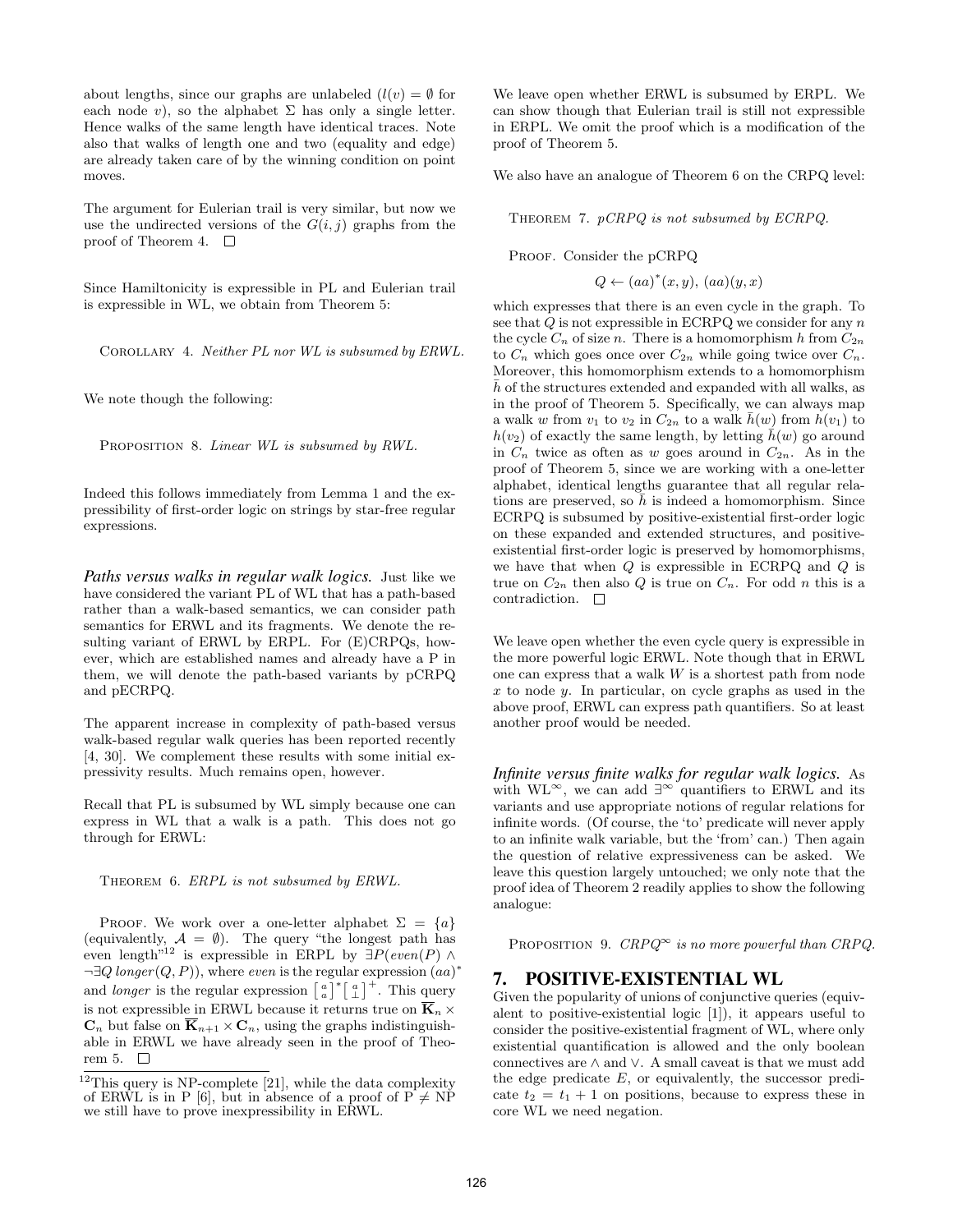Our result is that in this case, there is no difference between infinite versus finite, and the resulting expressive power is a very natural one. Recall that FO(Reach) is the extension of first-order logic on graphs with the reflexive-transitive closure of the edge predicate in a new predicate Reach. In general, FO(Reach) is strictly subsumed by WL and even by PL. We now see that the positive-existential fragments of WL and FO(Reach) coincide, but that paths are now strictly stronger than walks:

THEOREM 8. The positive-existential fragments of WL and  $WL^{\infty}$  are equivalent and equivalent to the positive-existential fragment of FO(Reach). The positive-existential fragment of PL is strictly more powerful.

PROOF. In this proof we mostly omit the adjective 'positiveexistential' which applies everywhere in the proof. FO(Reach) can be translated in the other logics simply by translating each predicate  $\text{Reach}(x, y)$  to  $x = y \lor \exists W \exists t_1^W \exists t_2^W(t_1 \leq$  $t_2 \wedge t_1 \sim x \wedge t_2 \sim y$ ).

We can translate  $\text{WL}^{\infty}$  to WL as follows. Consider a formula  $\exists^{\infty} W \psi$  with  $\psi$  a conjunction of atoms (disjunctions can be brought to the top and each disjunct treated separately). We can equivalently express this as  $\exists W \psi'$  where  $\psi'$ is obtained from  $\psi$  by adding a position variable  $l^W$  that is stated to be strictly larger than all position variables of sort W in  $\psi$ , and stating that from l a cycle is reachable:

 $\exists C \exists t_1^C \exists t_2^C \exists t_3^C (t_1 < t_2 < t_3 \land l \sim t_1 \land t_2 \sim t_3).$ 

In this way all infinite quantifiers can be eliminated.

We can translate WL to FO(Reach) as follows. Consider a conjunction of atoms  $\psi$  in WL. By making a disjunction of all possible completions, we may assume that the conjunction is complete in the sense that all position variables of a same walk variable are totally ordered by the < predicate. We construct a conjunction of atoms  $\psi'$  in FO(Reach) by treating each position variable as if it were a node variable; replacing each predicate  $t_1 < t_2$  by Reach $(t_1, t_2)$ ; and replacing each comparison  $t_1 \sim t_2$  by  $t_1 = t_2$ . We claim that the existential closure  $\bar{\exists}\psi$  of  $\psi$  is equivalent to  $\bar{\exists}\psi'$ . To prove the claim, let G be a graph. First consider a WL assignment  $\alpha$  on G, appropriate for  $\psi$ , such that  $G, \alpha \models \psi$ . We can turn  $\alpha$  into an FO(Reach) assignment  $\alpha'$  on G by defining  $\alpha'(t^W)$  to be the node in G under position  $\alpha(t)$ in walk  $\alpha(W)$ . Then  $G, \alpha' \models \psi'$ . Conversely, consider an FO(Reach) assignment  $\alpha'$  on G such that  $G, \alpha' \models \psi'$ . We can define a WL assignment  $\alpha$  on G by mapping each walk variable  $W$  to a walk that joins all paths implied by predicates Reach $(t_1^W, t_2^W)$  together in the order consistent with the ordering on W's position variables given in  $\psi$ . We then map the position variables accordingly.

Finally we must give a query expressible in positive-existential PL that is not expressible in positive-existential FO(Reach). Note that yes/no queries in the latter logic are preserved under homomorphism. Such a query is the following:

$$
\exists P \exists t_1^P \exists t_2^P \exists t_3^P(t_1 < t_2 < t_3 \land a(t_1) \land c(t_2) \land d(t_3)).
$$

To see the inexpressibility, consider the following two graphs:



There is a homomorphism from the left graph to the right graph, but the left graph satisfies the query while the right graph does not.  $\square$ 

# 8. CONCLUSION

As a conceptual contribution we have proposed Walk Logic (WL) as a framework for the investigation of the expressive power of path query languages for graph databases. We have identified two themes that challenge our understanding, namely, finite versus infinite walks, and paths versus walks. We have shown that our theory is workable by showing various results that compare the expressive power of path query languages. At the same time we have identified a number of open problems for further research. We repeat a few here:

- What is the precise data complexity of WL? Is it subsumed by another natural powerful query language?
- Is  $WL^{\infty}$  strictly more expressive than WL? The same question can be asked for HCTL<sup>∗</sup> and regular walk logics.
- Characterize the expressive power of HCTL<sup>∗</sup> on finite graphs.

#### Acknowledgment

Jan Van den Bussche thanks Balder ten Cate for a helpful conversation on the expressive power of hybrid modal logics, and Carlos Areces for answering a question about the state of the art in hybrid modal logics.

## 9. REFERENCES

- [1] S. Abiteboul, R. Hull, and V. Vianu. Foundations of Databases. Addison-Wesley, 1995.
- [2] R. Angles and C. Gutierrez. Survey of graph database models. ACM Computing Surveys, 40(1):article 1, 2008.
- [3] C. Areces, P. Blackburn, and M. Marx. Hybrid logics: Characterization, interpolation and complexity. Journal of Symbolic Logic, 66(3):977–1010, 2001.
- [4] M. Arenas, S. Conca, and J. Pérez. Counting beyond a Yottabyte, or how SPARQL 1.1 property paths will prevent adoption of the standard. In A. Mille et al., editors, Proceedings 21st World Wide Web Conference, pages 629–638. ACM, 2012.
- [5] C. Baier and J.-P. Katoen. Principles of Model Checking. MIT Press, 2008.
- [6] P. Barceló, C.A. Hurtado, L. Libkin, and P.T. Wood. Expressive languages for path queries over graph-structured data. In Proceedings 29th ACM Symposium on Principles of Databases, pages 3–14. ACM, 2010.
- [7] P. Barceló, J. Pérez, and J.L. Reutter. Relative expressiveness of nested regular expressions. In J. Freire and D. Suciu, editors, Proceedings 6th Alberto Mendelzon International Workshop on Foundations of